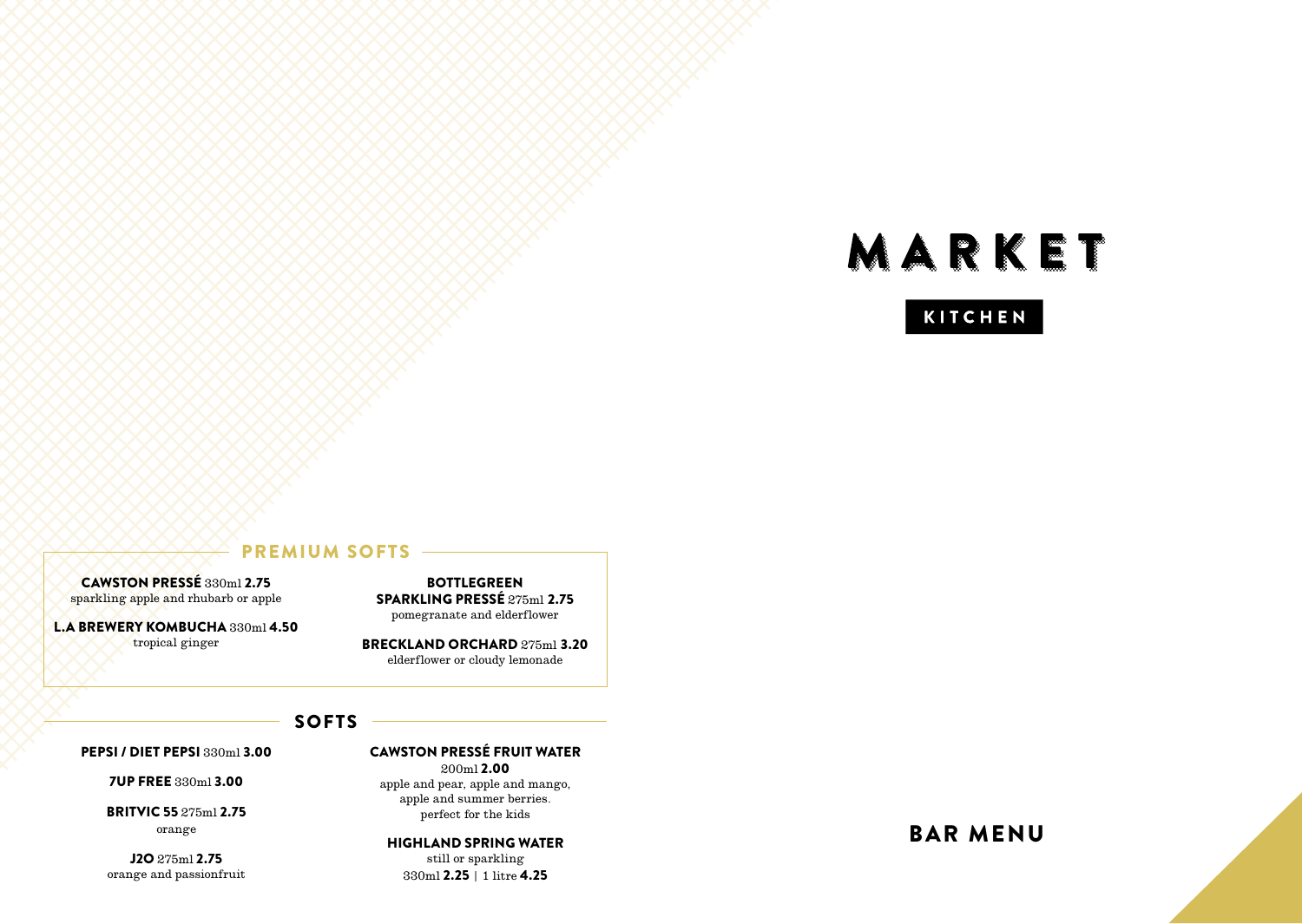## SMALL & SHAREABLE

#### FOCACCIA, SEA SALT & ROSEMARY 3.50

#### MARINATED LARGE OLIVES (v) 3.50

HALLOUMI FRIES (v) 5.50 smoked chilli mayo

HUMMUS (ve) 5.50 raw vegetable crudités and toasted pitta bread

> FALAFEL (ve) 7.50 minted vegan yoghurt

THE CHICKEN & THE EGG 7.50 pressed chicken, crushed peas and basil oil

> SHARING TACOS (v) 9.50 grilled vegetables and hummus

#### SHARING TACOS 9.50 Choose from the following: chipotle chicken and slaw, or fish goujons and spicy tartare

CHIPS 'N' DIPS (v) 5.00 tortilla chips with either; white bean and pesto or kale and cashew

CHIPS 'N' DIPS (v) 5.00 tortilla chips with smoked paprika and chickpea

> SMOKED SALMON 12.00 new potato salad, pea shoot, crispbread, lemon dressing

#### $-$  BOWLS  $-$

QUINOA SALAD (ve) 11.00 red berries, hazelnut crusted tofu and soya honey dressing

ADD FREE RANGE CHICKEN TO YOUR SALAD 5.00

#### CLUB SALAD 14.00

free range chicken, avocado, cos lettuce, cherry tomatoes, greens and lemon dressing

#### SIDES ————

PARMESAN TRUFFLE FRIES 5.00 salted fries

TRIPLE COOKED CHIPS 4.50

#### HONEY & BALSAMIC ROAST VEGETABLES 4.50

GRILLED TENDER BROCCOLI 4.50 preserved lemon

#### DESSERTS

LEMON TART 7.00 raspberry coulis

STICKY TOFFEE PUDDING 7.00 Jude's salted caramel ice cream

GLUTEN FREE CHOCOLATE BROWNIE (gf) 7.50 Jude's vanilla ice cream

JUDE'S ICE CREAM SUNDAES 6.00 (ve) ice cream available

#### $-$  HOT DRINKS  $-$

HOT CHOCOLATE med 3.25 | lrg 3.75

BREAKFAST TEA 3.00

HERBAL TEAS 3.00

ICED COFFEE 3.50

FRAPPÉ 4.00 vanilla or chocolate

#### BURGERS & MAINS

170G BEEF BURGER 14.50 Mrs Kirkham's Cheddar, crispy onions

and chipotle mayonnaise

#### HARISSA SPICED CHICKEN BURGER 14.50

onion compôte

ZAATAR CHICKPEA BURGER (v) 13.00 tomatoes and apricot chutney

> CLASSIC CLUB 12.00 grilled bacon, turkey, tomatoes, lettuce and mayonnaise

PULLED CHICKEN BRIOCHE 14.00 honey & mustard mayonnaise, fries

BLOOMER SANDWICHES 8.00

Choose from the following: cheddar and relish (v), chicken and mayonnaise, ham salad and mustard

FISH 'N' CHIPS 14.50 sustainable Atlantic cod, tempura batter, chips and minted peas

CHICKEN TIKKA MASALA 16.50 brown pilaf rice and Naan

TOFU TIKKA MASALA (ve) 13.50 brown pilaf rice and Naan

DOUBLE ESPRESSO 3.00

AMERICANO med 3.00 | lrg 3.25

FLAT WHITE 3.50

LATTE med 3.25 | lrg 3.75

CAPPUCCINO med 3.25 | lrg 3.75

MOCHA med 3.50 | lrg 4.00

If you have any dietary requirements or are concerned about food allergies, e.g. nuts, you are invited to ask one of our team members. Opening times may vary. All prices include VAT at the current rate. A discretionary service charge will be added to your bill. (v) vegetarian, (ve) vegan, (gf) gluten free.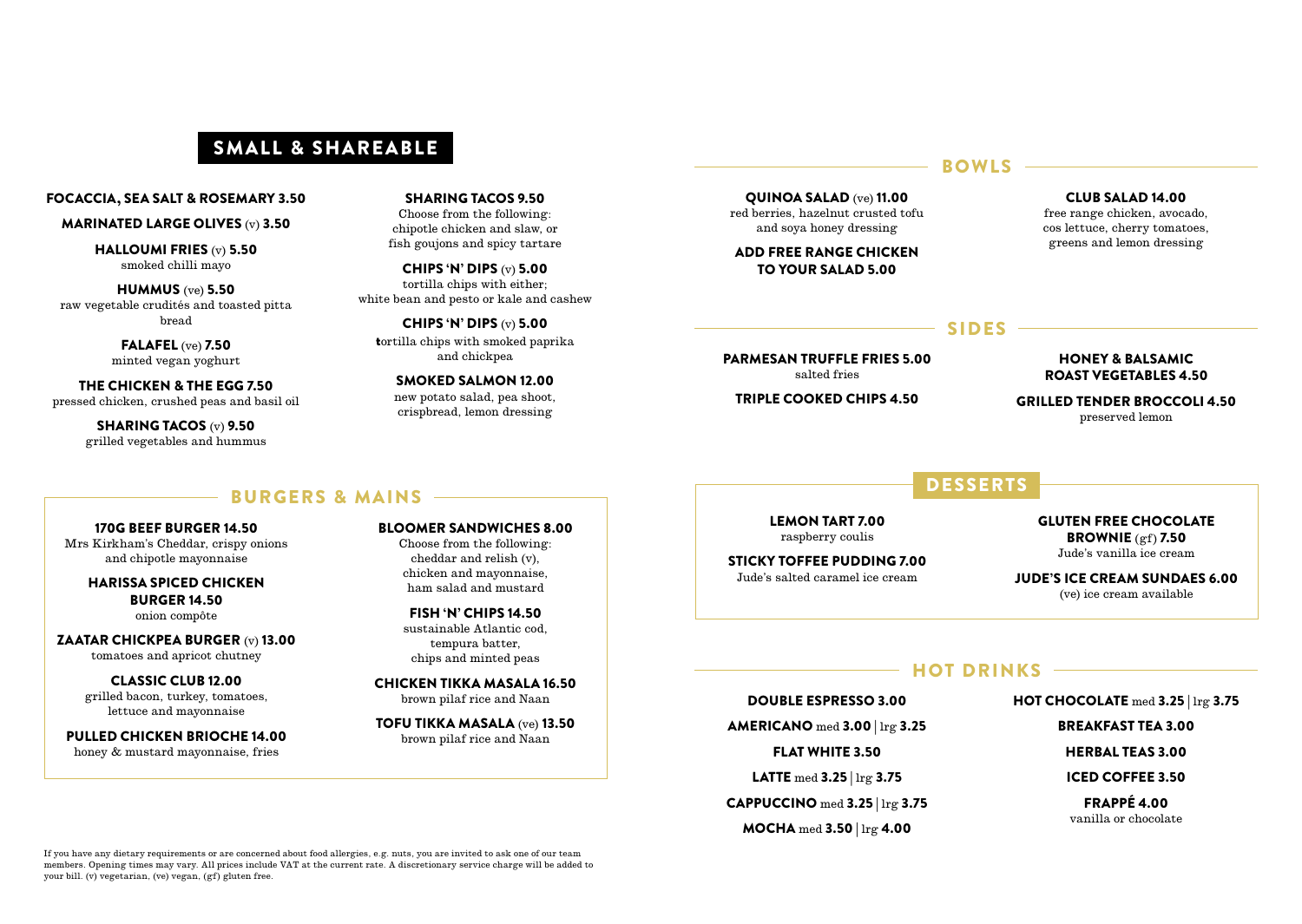## DRINKS

## WINES BY THE GLASS AND BOTTLE

Enjoy our selection of exciting new wines as well as some firm favourites. Whether you're looking for organic, premium, or low alcohol, we have something for every palate.

#### CHAMPAGNE & SPARKLING

MOËT & CHANDON BRUT IMPÉRIAL (ve) France | 125ml 11.25 | btl 65.00

> MOËT & CHANDON ROSÉ IMPÉRIAL (ve) France | btl 78.50

MIONETTO PRESTIGE PROSECCO BRUT (ve) Italy | 125ml 5.50 | btl 33.00

#### $RED -$

VITA SANGIOVESE Puglia, Italy 175ml 5.75 | 250ml 8.20 | btl 23.00

THE GUV'NOR FELIX SOLIS (ve) Spain 175ml 6.75 | 250ml 9.65 | btl 27.00

ERRÁZURIZ MERLOT (ve) Curicó Valley, Chile 175ml 7.25 | 250ml 10.40 | btl 29.00

DON JACOBO ORGANIC CRIANZA (ve) Rioja, Spain 175ml 8.10 | 250ml 11.60 | btl 33.00

PORTILLO MALBEC (ve) Mendoza, Argentina 175ml 7.75 | 250ml 11.45 | btl 31.00

ST HALLETT FAITH SHIRAZ Barossa Valley, Australia  $h+1$  39.00

BOUCHARD AÎNÉ & FILS PINOT NOIR Burgundy, France | btl 32.00

#### FREIXENET PROSECCO BRUT Italy btl 35.00

MIONETTO PRESTIGE PROSECCO ROSÉ Italy 125ml 5.65 | btl 34.00

### **WHITE**

CASTILLO DE MUREVA ORGANIC VERDEJO Castilla, Spain 175ml 5.75 | 250ml 8.20 | btl 23.00

SHORT MILE BAY CHARDONNAY South Eastern Australia 175ml 6.00 | 250ml 8.60 | btl 24.00

DA LUCA PINOT GRIGIO Terre Siciliane, Italy 175ml 6.25 | 250ml 8.95 | btl 25.00

DON JACOBO ORGANIC (ve) Rioja, Spain 175ml 7.25 | 250ml 10.40 | btl 29.00

VIDAL SAUVIGNON BLANC Marlborough, New Zealand 175ml 8.40 | 250ml 11.95 | btl 33.50

ENRICO SERAFINO GAVI DI GAVI (ve) Piemonte, Italy | btl 35.00

SANCERRE JOSEPH MERLOT (ve) Loire, France | btl **44.50** 

## ROSÉ WINE

VINUVA PINOT GRIGIO ROSÉ Veneto, Italy 175ml 5.90 | 250ml 8.40 | btl 24.00

DOMAINE GORDONNE LES GRAVIÈRES ROSÉ Provence, France 175ml 8.60 | 250ml 11.90 | btl 34.00

## SPIRITS

#### WHISKEY 25ml

JAMESON IRISH WHISKEY 4.00

BALLANTINE'S FINEST 3.75

CHIVAS REGAL 12 Year Old 4.75

JOHNNIE WALKER BLACK LABEL 4.75

JACK DANIEL'S 4.25

JACK DANIEL'S TENNESSEE HONEY 4.25

MAKER'S MARK 4.25

WOODFORD RESERVE 4.75

THE GLENLIVET FOUNDER'S RESERVE 4.75

LAPHROAIG 10 Year Old 4.75

GLENMORANGIE THE ORIGINAL 4.75

OBAN 14 Year Old 5.50

MACALLAN DOUBLE CASK GOLD 5.00

THE BALVENIE DOUBLEWOOD 12 Year Old 5.00

ARDBEG 10 Year Old Malt 5.00

GLENMORANGIE 18 Year Old 10.50

Should a vintage be exhausted, the next vintage will be offered. All wines listed are between 8% and 15% abv. Wines sold by the glass are available in 125ml and 250ml on request. Tap water is available on request. Alcoholic beverages are only available to people aged 18 or over. Cocktail juices are freshly squeezed. All prices include VAT at the current rate. A discretionary 12.5% service charge will be added to your bill. (ve) vegan.

drinkaware.co.uk for the facts

## - NON-ALCOHOLIC WINE -

NATUREO MUSCAT TORRES Spain (0.0% ABV) 175ml 5.00 | 250ml 7.10 | btl 20.00

NATUREO SYRAH TORRES Spain (0.0% ABV) btl 20.00

## TEQUILA 25ml

OLMECA BLANCO 3.75 OLMECA REPOSADO 4.00

#### COGNAC 25ml

MARTELL VS 4.25

MARTELL VSOP MEDAILLON 4.75

MARTELL XO 10.00

HENNESSY VS 4.50

HENNESSY XO 15.50

#### RUM 25ml

RUMBULLION SPICED 4.00

BACARDI CARTA BLANCA 3.75

CAPTAIN MORGAN'S SPICED 4.00